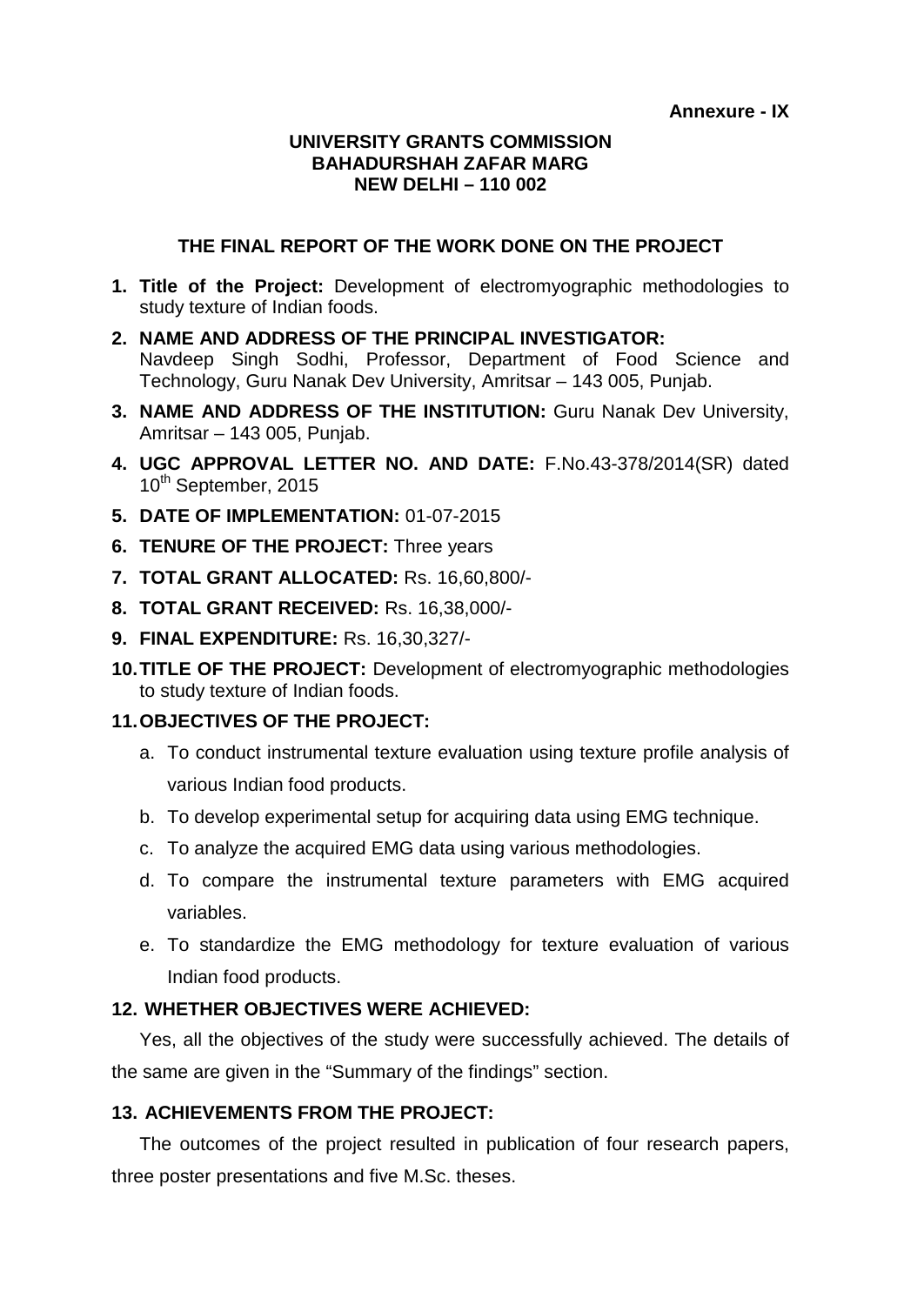## **Research Publications**

- 1. Rustagi, S., **Sodhi, N.S.,** and Dhillon, B. (2018). A study to investigate reproducibility of chewing behaviour of human subjects within session recordings for different textured Indian foods using electromyography. *The Pharma Innovation Journal,* 7(5): 5-9.
- 2. Rustagi, S., **Sodhi, N.S.,** and Dhillon, B. (2018). Analysis of masseter muscle activities acquired by surface electromyography for different textured Indian food products. *International Archive of Applied Sciences and Technology,* 9(2): 51-57*.*
- 3. Pratiksha, **Sodhi, N.S.,** Dhillon, B., and Kaur, T. (2018). Association between electromyography (EMG) variables during mastication by human subjects and food texture perceptions: a study on different snacks (*gajaks,* biscuits and chocolates). *International Archive of Applied Sciences and Technology,* 9(1): 33-42*.*
- 4. **Sodhi, N.S.,** Singh, B., Dhillon, B., and Kaur, T. (2019). Application of electromyography (EMG) in food texture evaluation of different Indian sweets. *Asian Journal of Dairy and Food Research,* 38(1): 41-48*.*

## **Poster Presentations**

- 1. Rustagi, S., **Sodhi, N.S.**, Dhillon, B., and Kaur, T. Poster presentation entitled *"Electromyographic analysis of chewing behaviour of human subjects during mastication of different textured foods".* ESTFP-2018: Emerging and Sustainable Technologies in Food Processing, SLIET, Longowal, Punjab, March 15-16, 2018.
- 2. Rustagi, S., and **Sodhi, N.S.**, Dhillon, B., Kaur, T. Poster presentation entitled *"To study the reproducibility of masseter muscle activities as observed by electromyography during chewing of foods".* 20<sup>th</sup> Punjab Science Congress, IET Bhaddal Technical Campus, Ropar, Punjab, February 7-9, 2017.
- *3.* Jaiswal, S., Kumar, A., Dhillon, B., and **Sodhi, N.S.** *"Electromyographic*  studies on mastication of cookies formulated with brown rice flour". 8<sup>th</sup> International Food Convention (IFCoN), CSIR-CFTRI, Mysore, Karnataka, December 12-15, 2018.

## **M.Sc. Theses**

- 1. Pratiksha. (2017). Application of electromyography (EMG) for texture evaluation of different textured snacks (gajak, biscuit and chocolate). M.Sc. Thesis, Guru Nanak Dev University, Amritsar.
- 2. Singh, B. (2017). Application of electromyography (EMG) for texture evaluation of different Indian sweets. M.Sc. Thesis, Guru Nanak Dev University, Amritsar.
- 3. Singh, G. (2017). Application of electromyography (EMG) for texture evaluation of different Indian snacks. M.Sc. Thesis, Guru Nanak Dev University, Amritsar.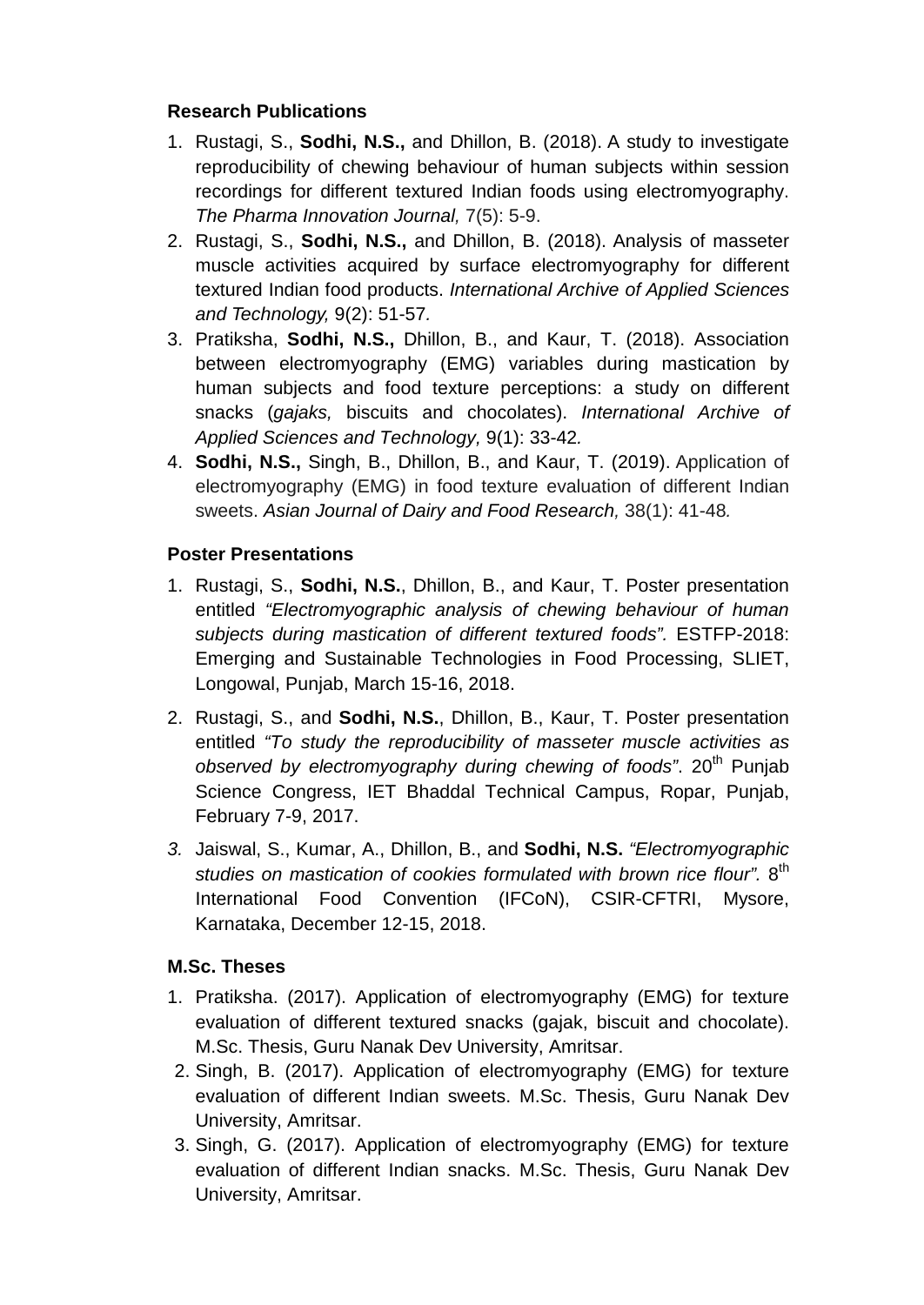- 4. Pant, K. (2018). Application of electromyography (EMG) for texture evaluation of different Indian fried snacks. M.Sc. Thesis, Guru Nanak Dev University, Amritsar.
- 5. Suri, S. (2018). Application of electromyography (EMG) for texture evaluation of different fruit preserves. M.Sc. Thesis, Guru Nanak Dev University, Amritsar.

#### **14.SUMMARY OF THE FINDINGS:**

In the present study, electromyography (EMG) investigations have been conducted to develop standard methodologies to study texture of Indian foods including sweets, snacks, confectionary, etc. The experimental setup for acquiring data by EMG technique was established in the Department of Food Science and Technology, Guru Nanak Dev University, Amritsar. EMG studies were conducted on healthy subjects who were free from any functional mastication problems and required no dental treatments. Activities of both sides of masseter muscles, the jaw-closing muscles, were measured using EMG, while the subjects ate one mouthful of food sample. Various groups of food products were evaluated in the present study (Group 1: Jelly, cake, *dhokla, rasgulla, paneer;* Group 2: *rasgulla, petha,* milk cake, *gulab jamun, cham cham, channa murgi,* chocolate *barfi;* Group 3: *gajaks,* biscuits, chocolates; Group 4: *paneer pakora, aloo pakora,* vegetable cutlet, cheese cutlet, *kachori, samosa;* Group 5: apple, *bael,* cherry, carrot, gooseberry; Group 6: bread *pakora, paneer pakora, mathi, namakpare, bhakar badi, murmura, kaju matri*). Texture evaluation was also conducted using instrumental texture analyser and sensory analysis.

The acquired absolute EMG variables for entire mastication process, early stage chewing process, middle stage chewing process, late stage chewing process and variables per chew were subjected to two way analysis of variance which indicated more variation in subjects than the food samples. Thus, the relative values of mastication parameters of each subject were served for statistical analysis rather than using their absolute values. The results indicated that the relative EMG mastication parameters eliminate subject variance and can effectively distinguish different textured Indian foods.

The reproducibility of masseter muscle activities during chewing of different textured foods as observed by EMG for two different recordings in a session by a human subject was also examined. Correlation coefficients were found to be statistically significant (p<0.05) for two different recordings of various foods. The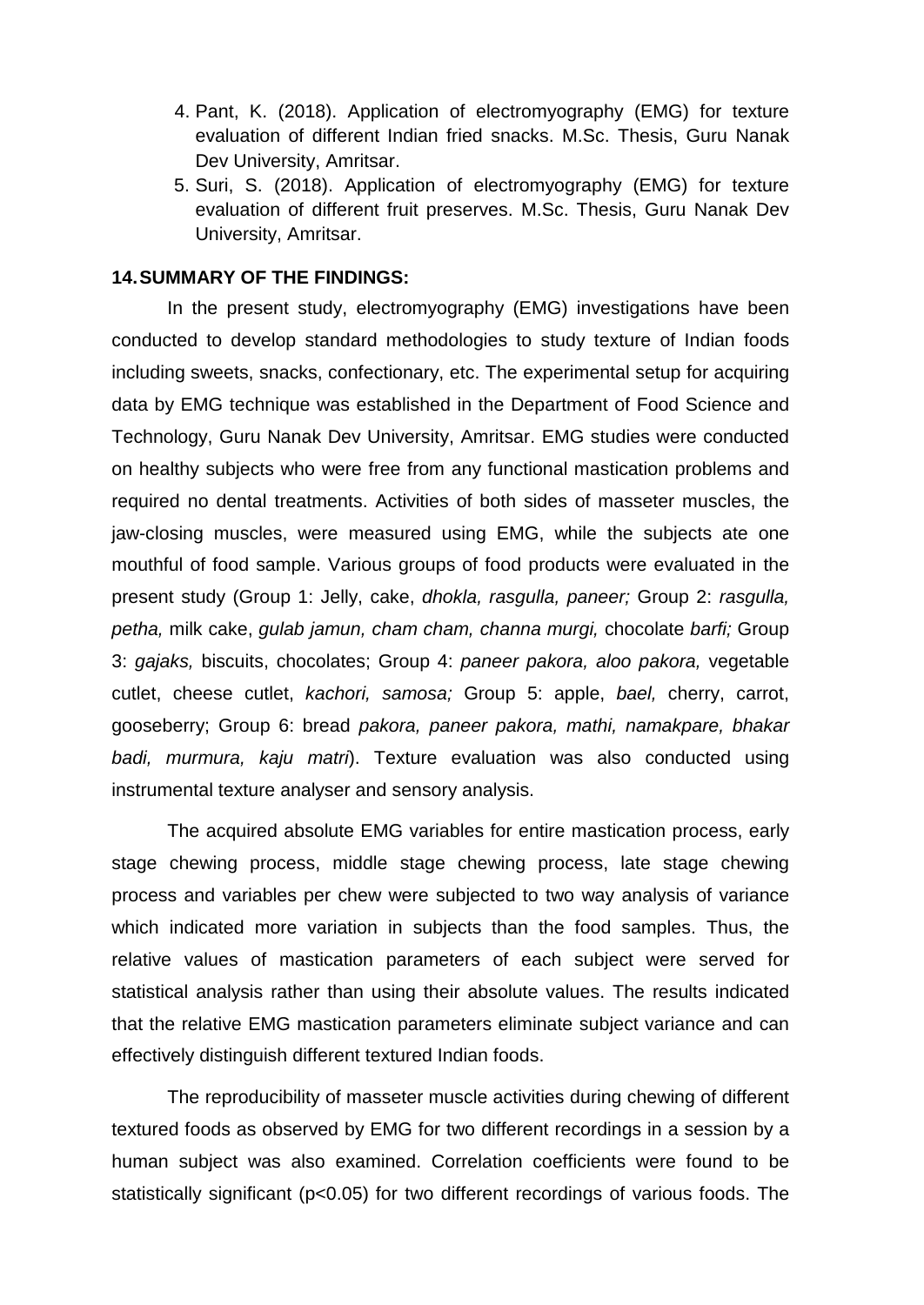dendrograms generated by cluster analysis indicated that the same subject's recordings were clustered more closely. Thus it is concluded from the study that chewing behaviour is reproducible within a session for human subjects and can be used for investigating textural differences among various foodstuffs.

A few variables were selected from the acquired EMG variables by cluster analysis. Further principal component analysis (PCA) was carried out on the selected variables to obtain smaller number of independent variables which could explain the variability in mastication behaviour of human subjects for different groups of food samples investigated in the study. For each food group studied, a different set of independent variables were obtained which could explain foods' textural characteristics based on their correlations with instrumental textural parameters and sensory perceptions.

To conclude, standard EMG methodologies have been developed which could explain the texture of various Indian foods. The study will help in filling the gap between sensory evaluation and instrumental textural analysis which could further assist in better understanding of the textural behaviour of the products being developed by Indian food industry.

#### **15.CONTRIBUTION TO THE SOCIETY:**

Although electromyography (EMG) is commonly used in physiotherapy and psychology for evaluating human health and in diagnosis of diseases related with human neuro muscular system. However, in India its application in the field of food science has not been explored so far. The present study is a pioneer research investigation in applying EMG in the area of food science in India. This is a promising technique to analyze mastication and swallowing behaviours of human subjects for in-mouth food texture evaluation. It offers valuable information regarding final food texture acceptability, which may subsequently help in improving quality of finished products. In the present study, EMG investigations have been conducted to develop standard methodologies to study texture of Indian foods including sweets, snacks, confectionary, etc. The findings of this research will help in filling the gap between sensory evaluation and instrumental textural analysis for the products developed by Indian food industry. Further, this research has opened new avenues for applying the EMG technique to study texture during design and development of new food products for various target groups found in the society who are suffering from abnormal chewing and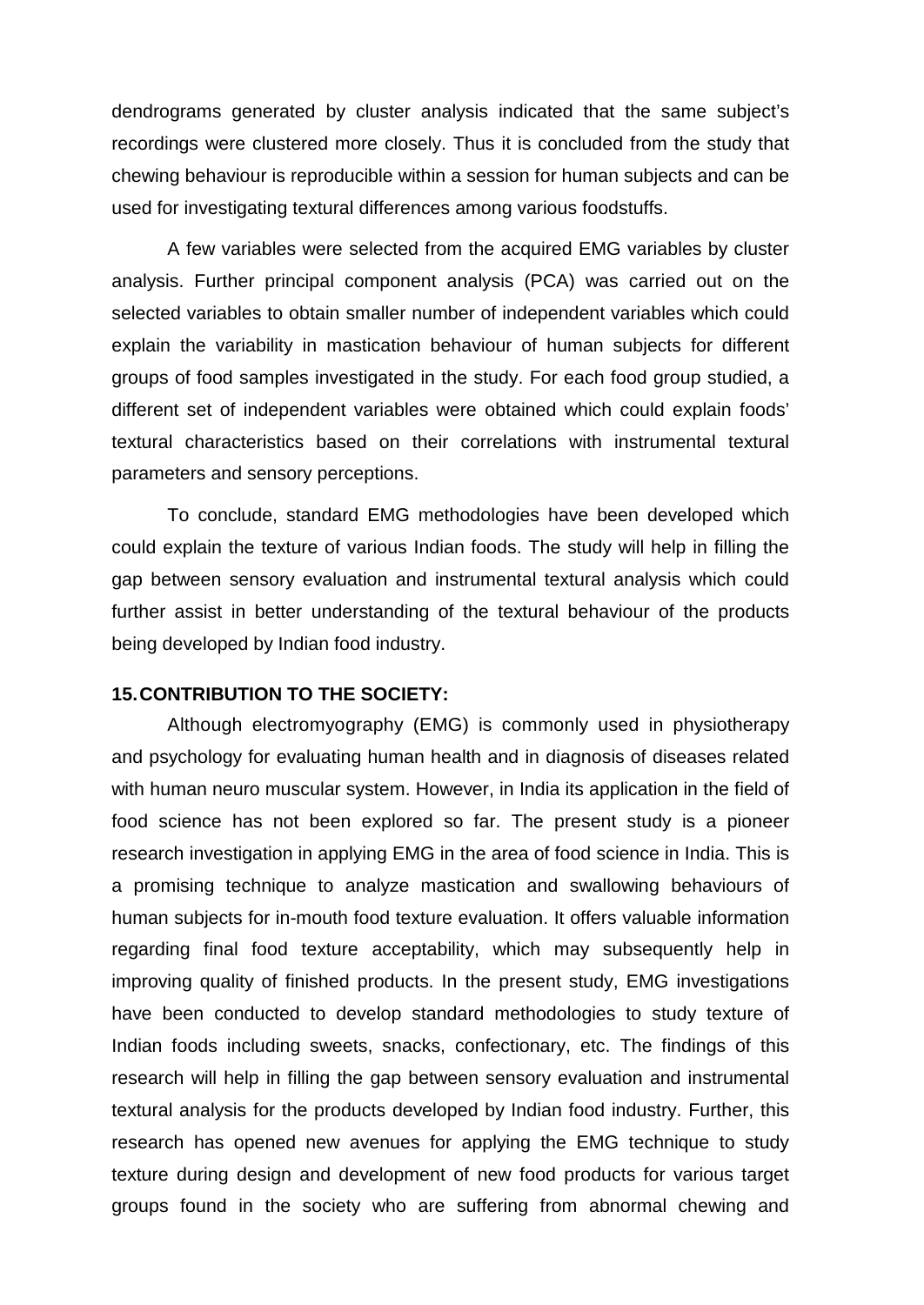swallowing behaviours due to ailments like dysphasia, dental caries, gum problems, etc.

## **16.WHETHER ANY Ph.D. ENROLLED/PRODUCED OUT OF THE PROJECT:**

Registered following **two** Ph.D. students: 1. Mr. Sarvesh Rustagi, 2. Ms. Tanbeer Kaur

# **17.NO. OF PUBLICATIONS OUT OF THE PROJECT:**

The outcomes of the project resulted in publication of four research papers, three poster presentations and five M.Sc. theses.

## **Research Publications**

- 1. Rustagi, S., **Sodhi, N.S.,** and Dhillon, B. (2018). A study to investigate reproducibility of chewing behaviour of human subjects within session recordings for different textured Indian foods using electromyography. *The Pharma Innovation Journal,* 7(5): 5-9.
- 2. Rustagi, S., **Sodhi, N.S.,** and Dhillon, B. (2018). Analysis of masseter muscle activities acquired by surface electromyography for different textured Indian food products. *International Archive of Applied Sciences and Technology,* 9(2): 51-57*.*
- 3. Pratiksha, **Sodhi, N.S.,** Dhillon, B., and Kaur, T. (2018). Association between electromyography (EMG) variables during mastication by human subjects and food texture perceptions: a study on different snacks (*gajaks,* biscuits and chocolates). *International Archive of Applied Sciences and Technology,* 9(1): 33-42*.*
- 4. **Sodhi, N.S.,** Singh, B., Dhillon, B., and Kaur, T. (2019). Application of electromyography (EMG) in food texture evaluation of different Indian sweets. *Asian Journal of Dairy and Food Research,* 38(1): 41-48*.*

## **Poster Presentations**

- 1. Rustagi, S., **Sodhi, N.S.**, Dhillon, B., and Kaur, T. Poster presentation entitled *"Electromyographic analysis of chewing behaviour of human subjects during mastication of different textured foods".* ESTFP-2018: Emerging and Sustainable Technologies in Food Processing, SLIET, Longowal, Punjab, March 15-16, 2018.
- 2. Rustagi, S., and **Sodhi, N.S.**, Dhillon, B., Kaur, T. Poster presentation entitled *"To study the reproducibility of masseter muscle activities as observed by electromyography during chewing of foods".* 20<sup>th</sup> Punjab Science Congress, IET Bhaddal Technical Campus, Ropar, Punjab, February 7-9, 2017.
- *3.* Jaiswal, S., Kumar, A., Dhillon, B., and **Sodhi, N.S.** *"Electromyographic studies on mastication of cookies formulated with brown rice flour".* 8th International Food Convention (IFCoN), CSIR-CFTRI, Mysore, Karnataka, December 12-15, 2018.